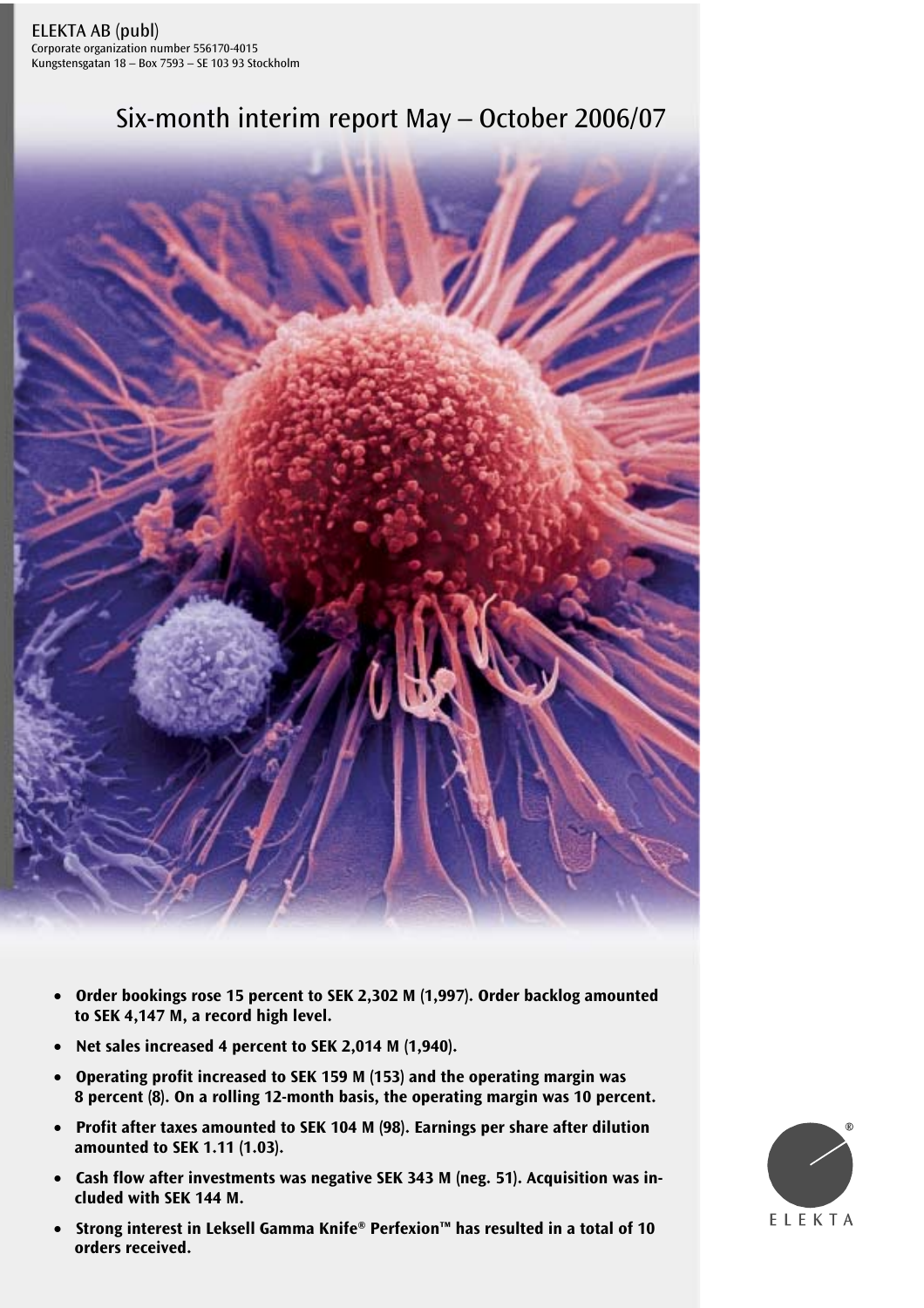

# **Elekta's operations**

Elekta is an international medical technology Group, providing advanced clinical solutions, comprehensive information systems and services for efficient and high precision treatment of cancer and brain disorders. Elekta's solutions are used at over 4,000 hospitals around the world. Elekta is the world leader in image guided and stereotactic clinical solutions for radiosurgery and radiation therapy, methods for treating tumors and functional targets with ultrahigh precision while sparing healthy tissue. All of Elekta's solutions employ non-invasive or minimally invasive techniques. This means that in addition to being clinically effective, these solutions are also cost-effective and gentle on the patient. The Elekta Group is also the world's largest supplier of software solutions across the spectrum of cancer care.

# **Market outlook**

The total market for Elekta's clinical solutions, IT systems and services is expected to grow by 5- 10 percent annually, and the demand for Elekta's clinical solutions remains strong. However, the high value of individual orders and order coordination within the framework of health care investment programs often lead to significant quarterly variations in business volume.

The market development is driven by an increased incidence of cancer and by the shortage of treatment capacity that is prevailing in most countries. The number of newly diagnosed cancer cases per year, is expected to increase by 50 percent during the next 20 years, primarily as a result of a higher average age. The number of cancer patients receiving radiation treatment, often in combination with other treatment methods, is steadily increasing and is at around 50 percent in developed countries. New advanced, more precise and accurate methods are expected to increase the role of radiation therapy in the future.

# **Important events**

- Elekta continues to install Elekta Synergy® for image guided radiation therapy around the world in a rapid pace and continues to strengthen its leading position in this new method for treating cancer with higher precision and accuracy.
- In August, Elekta received the necessary governmental approvals for finalizing the acquisition of 80 percent of Beijing Medical Equipment Institute (BMEI). This acquisition strengthens Elekta's position on the Chinese market for radiation therapy solutions and brings to Elekta the ability to meet the needs of the Chinese and other emerging markets for less capital-intensive radiation therapy solutions.
- The market introduction of Leksell Gamma Knife® Perfexion™ is continuing according to plan, with substantial interest from current Gamma Knife users as well as from new prospects. Previously, Elekta has booked and disclosed six (6) orders for Leksell Gamma Knife® Perfexion™, a majority to be delivered within this fiscal year.
- In addition to the orders already communicated, Elekta have booked orders for an additional four (4) Leksell Gamma Knife Perfexion, all for delivery within this fiscal year. Two of these four orders have been booked in Q2.
- In October, Elekta received an order from St Luke's Hospital in Dublin, Ireland, valued at over EUR 10 M, and including, among other items, four Elekta Synergy® systems.
- In November, Elekta received the prestigious assignment, within a private financing initiative (PFI) to equip the new Somerset Oncology & Haematology Centre at Taunton & Somerset NHS Trust's Musgrove Park Hospital, with advanced digital linear accelerators for radiation therapy, as well as software systems for treatment planning and information man-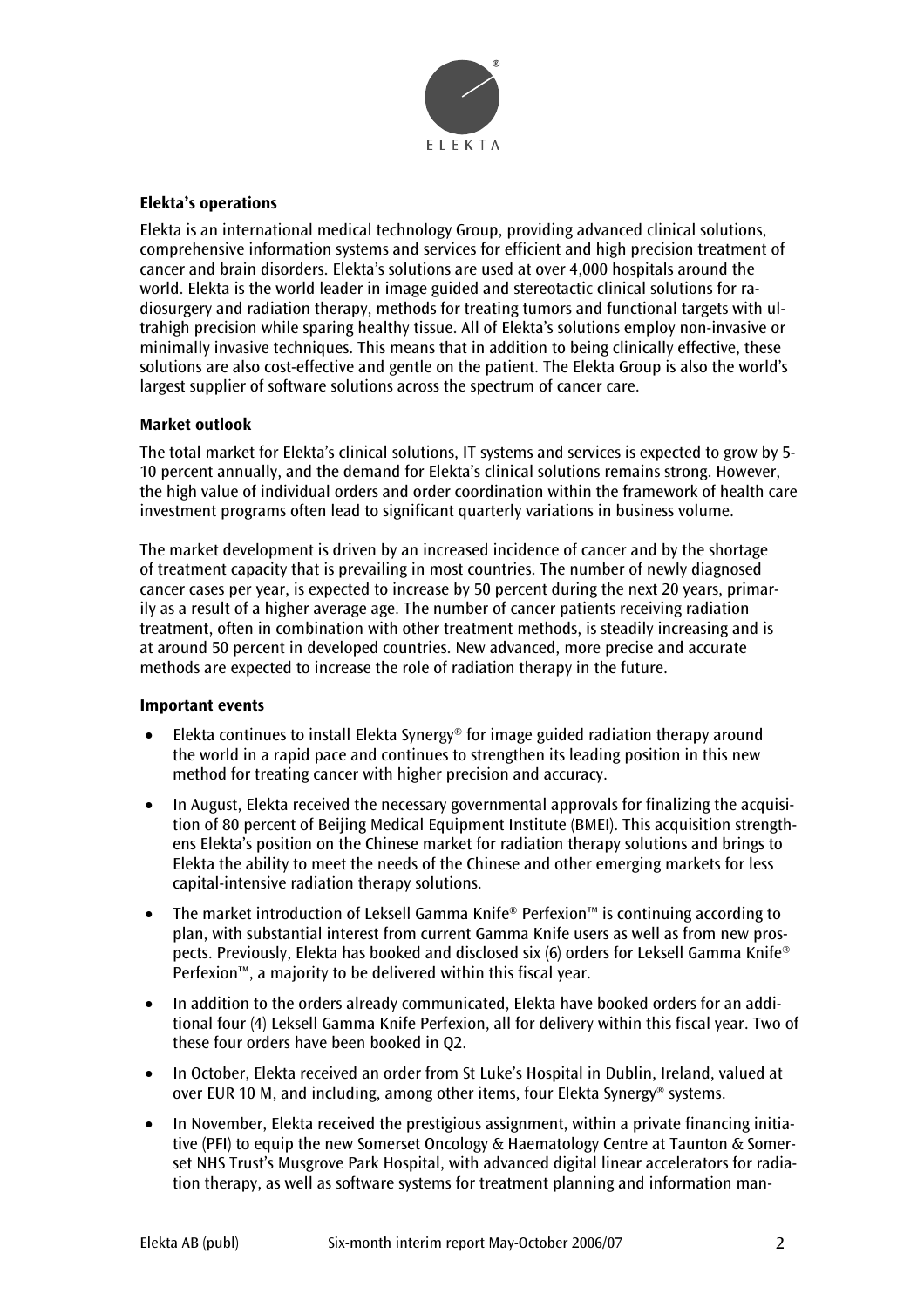

agement. The total contract is valued at approx. SEK 335 M over 30 years, of which SEK 110 M has been booked as order in Q3 of Elekta's fiscal year.

• In October and November respectively, the European and the American Societies for Therapeutic Radiology and Oncology (ESTRO and ASTRO) held their annual meetings. These are the two largest scientific meetings in radiation oncology and for the industry the most important events when suppliers can meet their customers. Both these meetings were resounding successes for Elekta, with record high interest in not least Elekta Synergy and in Elekta's solutions for stereotactic radiation therapy.

# **Order bookings and order backlog**

Order bookings for the six-month period rose 15 percent to SEK 2,302 M (1,997). Elekta BMEI, acquired in August 2006, contributed with SEK 10 M. Based on unchanged exchange rates order booking rose 20 percent.

Based on unchanged exchange rates order bookings in North and South America rose 26 percent, region Europe, including Middle East and Africa, rose 13 percent and Asia rose 20 percent.

Order bookings rose by 26 percent during the second quarter to SEK 1,315 M (1,045).

Order bookings for the rolling 12 months increased by 24 percent.

The order backlog was on October 31, 2006 on an all time high level of SEK 4,147 M, compared with SEK 3,875 M on April 30, 2006.



| <b>Order bookings</b>       | <b>Quarter 2</b> | Quarter 2 Change |       | 6 months | 6 months Change |     | Rolling Change |     |
|-----------------------------|------------------|------------------|-------|----------|-----------------|-----|----------------|-----|
| <b>SEK M</b>                | 2006/07          | 2005/06          |       | 2006/07  | 2005/06         |     | 12 months      |     |
| Europe, Middle East, Africa | 430              | 320              | 34%   | 801      | 720             | 11% | 1,792          | 13% |
| North and South America     | 660              | 489              | 35%   | 1.061    | 883             | 20% | 2.347          | 34% |
| Asia                        | 225              | 236              | $-5%$ | 440      | 394             | 12% | 871            | 24% |
| Group                       | 1.315            | 1.045            | 26%   | 2.302    | 1.997           | 15% | 5,010          | 24% |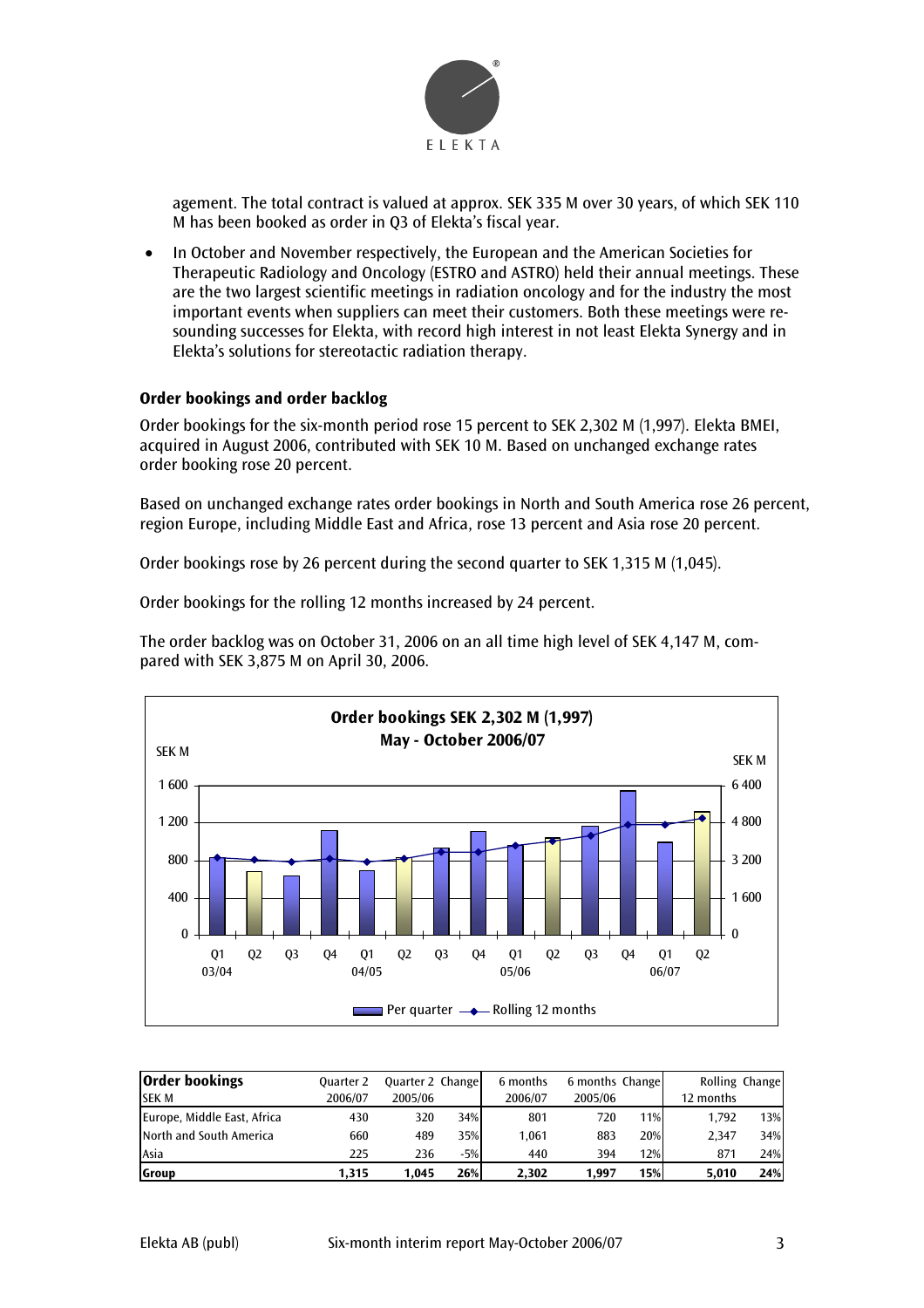

# **Market comments**

# *North and South America*

The North American market is primarily driven by the increased cancer incidence and by the rapid acceptance of new and refined treatment methods such as image guided radiation therapy (IGRT) and stereotactic radiation therapy (SRT). The strong interest for these methods is triggered by the expected improvements in clinical efficacy and cost efficiency.

Elekta's leading position in image guided radiation therapy, together with Elekta's ability to supply treatment equipment and information management systems as one comprehensive and integrated offer, have substantially strengthened Elekta's position on the North American market.

In the US market, efficiency in patient flows and processing of clinical data are often decisive sales arguments. Software systems that handle both the entire treatment process and administration and resource allocation are therefore required in most sales situations. Elekta's IMPAC systems are now included in most linear accelerator orders and IMPAC branded software systems are expanding into medical oncology and across the spectrum of cancer care.

The market introduction of Leksell Gamma Knife® Perfexion™ has been met with a substantial interest, both from current Gamma Knife® users and from new potential customers.

#### *Europe, including Middle East and Africa*

Elekta's position in the European market is strong. The European market for radiation therapy is driven primarily by the lack of care capacity and therapeutic equipment. In many European countries, the number of linear accelerators per capita is less than half that of the US. Several countries, including the UK, France and Ireland, have national investment programs for increasing treatment capacity in cancer care. Several countries are showing interest in the private financing of public care (Private Financing Initiative, PFI) model that have been established in the United Kingdom. Collaborations between public and private financiers are expected to become more common in several European countries and Elekta's ability to provide comprehensive and integrated solutions, yet based on industry standards and open connectivity, makes the company an attractive partner in such projects.

There is a substantial demand in Europe for information systems for cancer care, particularly for the purpose of improving productivity, streamlining operations and multi-site connectivity. Elekta therefore continues to introduce IMPAC systems on more markets in Europe, with consideration taken to installation and service resources.

The market introduction of Leksell Gamma Knife® Perfexion™ has been met with a substantial interest, both from current Gamma Knife® users and from new potential customers.

#### *Asia*

In China, Elekta is the market leader in advanced radiation therapy solutions. The acquisition of 80 percent of Beijing Medical Equipment Institute (BMEI) will further strengthen Elekta's position on the Chinese market, making Elekta a comprehensive provider of linear accelerators across the spectrum of price and performance specifications. BMEI brings to Elekta the ability to fully meet the needs of the Chinese and other emerging markets for affordable cancer management solutions.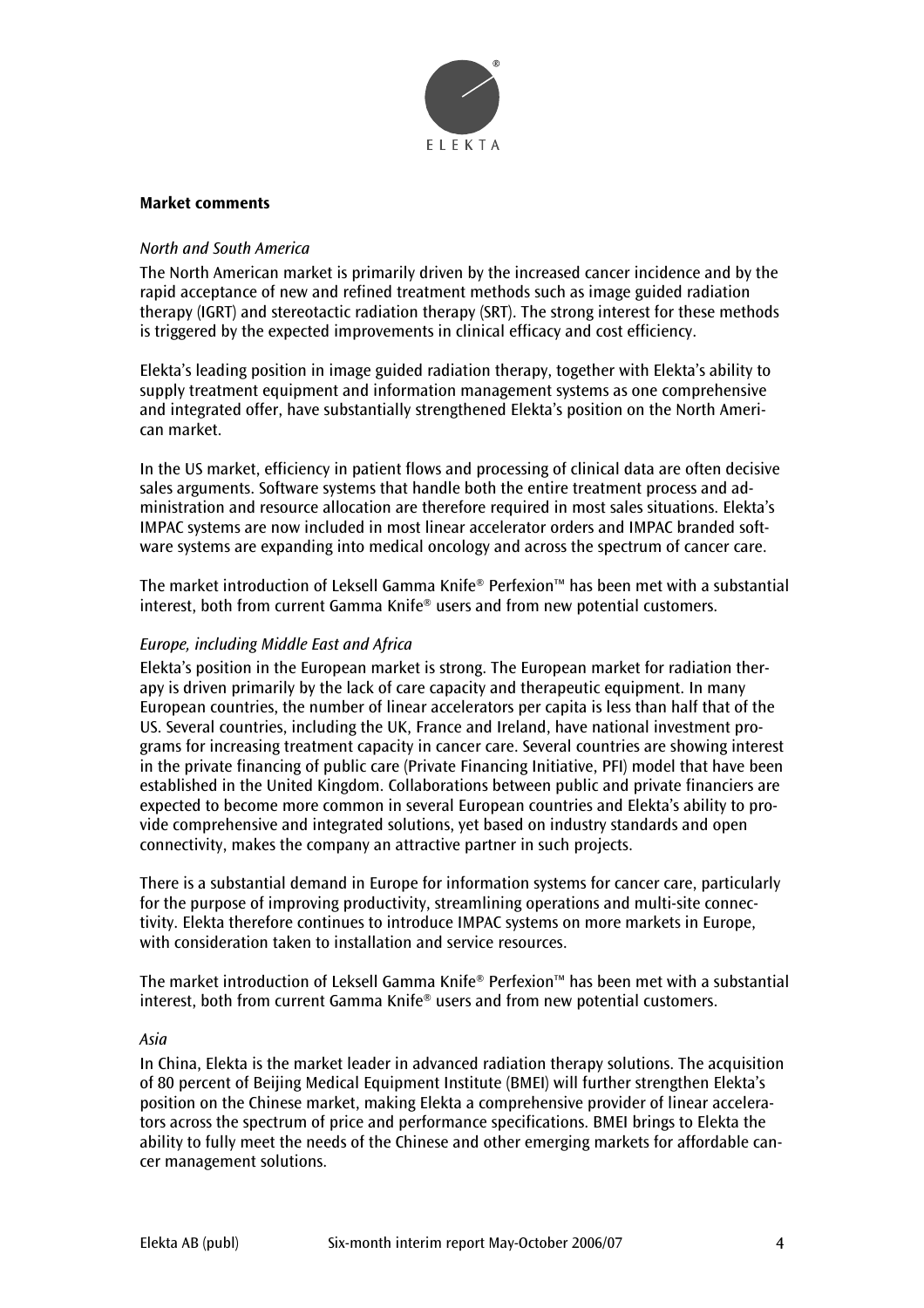

In June, Elekta received regulatory approval in Japan for Elekta Synergy® and a number of important reference centers has now been established. Building on these, Elekta expects to be able to increase the market share in radiation therapy systems. There is a substantial potential in Japan for upgrades to Leksell Gamma Knife® Perfexion™, but the long process for regulatory approval, means that Elekta expects to be able to introduce this new system in mid 2007.

In China, the healthcare system is currently under reform and restructuring, in order to meet the growing need for advanced care and to make these services more accessible to a lager part of the population. As a result, the long-standing market growth in China has temporarily weakened.

Long-term, there is a strong rationale for a continued rapid growth in the Chinese market. The number of linear accelerators in the country is approx. 0.6 per million inhabitants, to be compared with the recommendations by WHO of 1 per million in developing countries and 6 per million in developed countries. Through a market leadership in the advanced segment and through new offerings under development in the newly acquired Elekta BMEI, Elekta is well positioned to meet a continued strong demand in China and support the country's future development of cancer care.

# *Aftermarket*

Elekta's aftermarket is continuing to show favorable development, partly as a result of a growing installed base. The shift towards more advanced, newly launched systems, is resulting in more customers choosing comprehensive service agreements.

Elekta continues to focus on the further development of the support and lifecycle business and on providing value based services to the expanding customer base.

# **Net sales**

Net sales rose 4 percent to SEK 2,014 M (1,940). Elekta BMEI, acquired in August 2006, contributed with SEK 8 M. Based on unchanged exchange rates net sales rose 7 percent.



Net sales during the second quarter declined to SEK 1,018 M (1,071).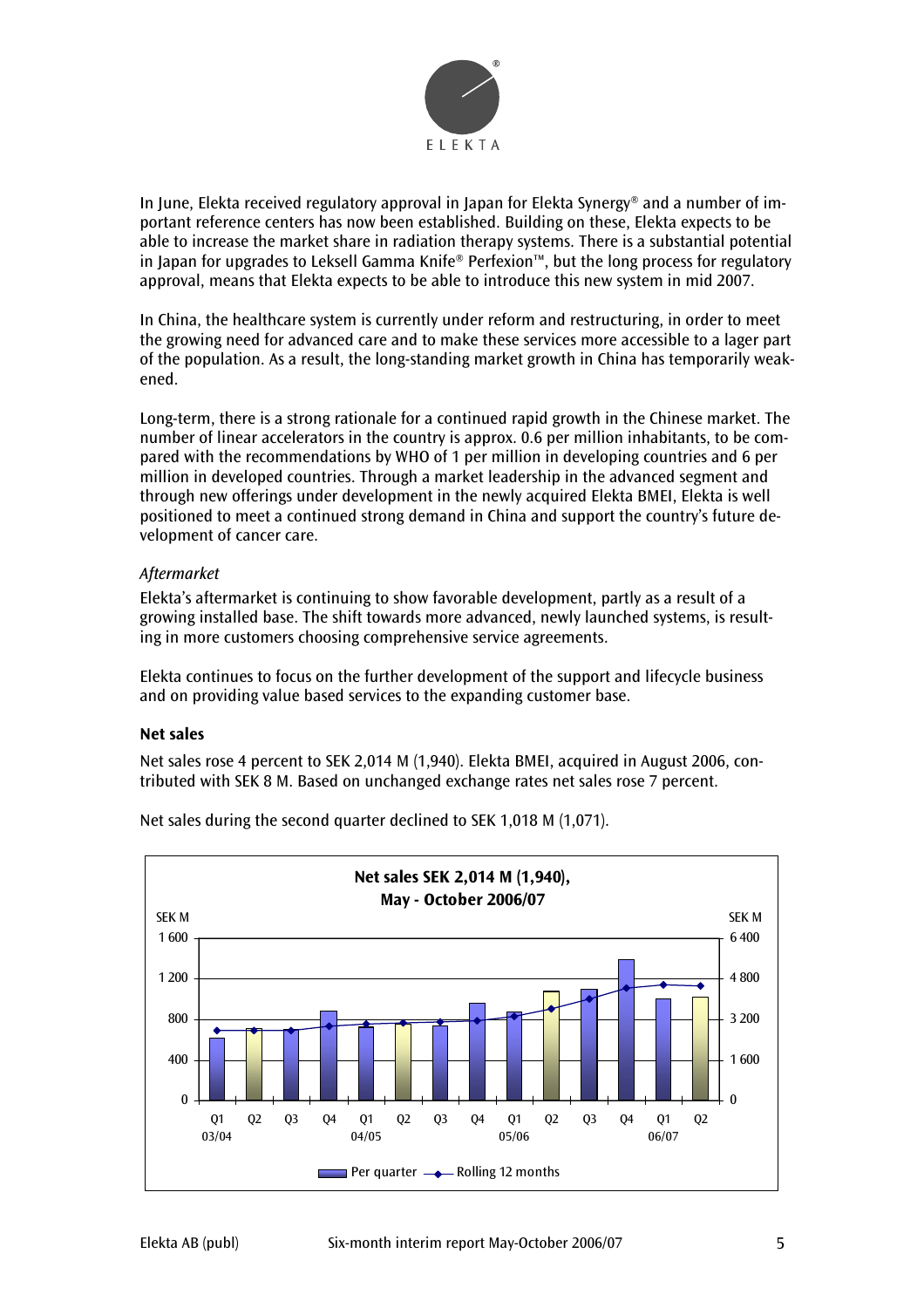

| Net sales                   | <b>Ouarter 2</b> | Quarter 2 Change |        | 6 months | 6 months Change |       | 12 months |
|-----------------------------|------------------|------------------|--------|----------|-----------------|-------|-----------|
| <b>SEK M</b>                | 2006/07          | 2005/06          |        | 2006/07  | 2005/06         |       | 2005/06   |
| Europe, Middle East, Africa | 426              | 412              | 3%     | 782      | 717             | 9%    | 1,608     |
| North and South America     | 417              | 450              | $-7%$  | 865      | 867             | $0\%$ | 1,971     |
| Asia                        | 175              | 209              | $-16%$ | 367      | 356             | 3%    | 842       |
| <b>Group</b>                | 1,018            | 1,071            | $-5%$  | 2.014    | 1.940           | 4%    | 4.421     |

# **Earnings**

Operating profit for the first half year rose 4 percent to SEK 159 M (153). The improvement was primarily a result of larger delivery volumes, the result was however negatively impacted by currency effects.

Gross margin amounted to 41 percent (42). Operating margin was 8 percent (8). On a rolling 12-month basis, operating margin was 10 percent.

Operating profit for the second quarter amounted to SEK 74 M (118) and the operating margin was 7 percent (11). The comparison is explained by lower net sales and different product mix as well as increased IFRS 2 costs during the second quarter.

According to IFRS 2 (Share-based payment) costs for Elekta's outstanding option program must be reported. In the first half year, these costs amounted to SEK 11 M (15).

Investments in research and development rose 15 percent to SEK 180 M (157) equal to 9 percent (8) of net sales. Capitalization of development costs and amortization of capitalized development costs affected earnings in the amount of SEK 8 M (6). Capitalization amounted to SEK 12 M (12) and amortization to SEK 4 M (6).

*Exchange rate effects on operating profit compared to preceding year:* 

- Exchange rate movements affected operating profit before recorded exchange differences, negatively by about SEK 28 M.
- Recorded exchange gains in operation amounted to SEK 1 M.
- Recorded exchange losses in operation preceding year was SEK 9 M.

In total, exchange rate fluctuations compared with the preceding year affected operating profit for the first half year negatively by SEK 18 M.

Currency hedging is done on the basis of anticipated sales in foreign currency over a period of up to 24 months. Exchange rate gains from forward contracts in operating profit amounted to SEK 24 M (loss: 10). Unrealized exchange rate gains from cash flow hedges amounted to SEK 14 M and are reported in shareholders' equity, taking into account the tax effect.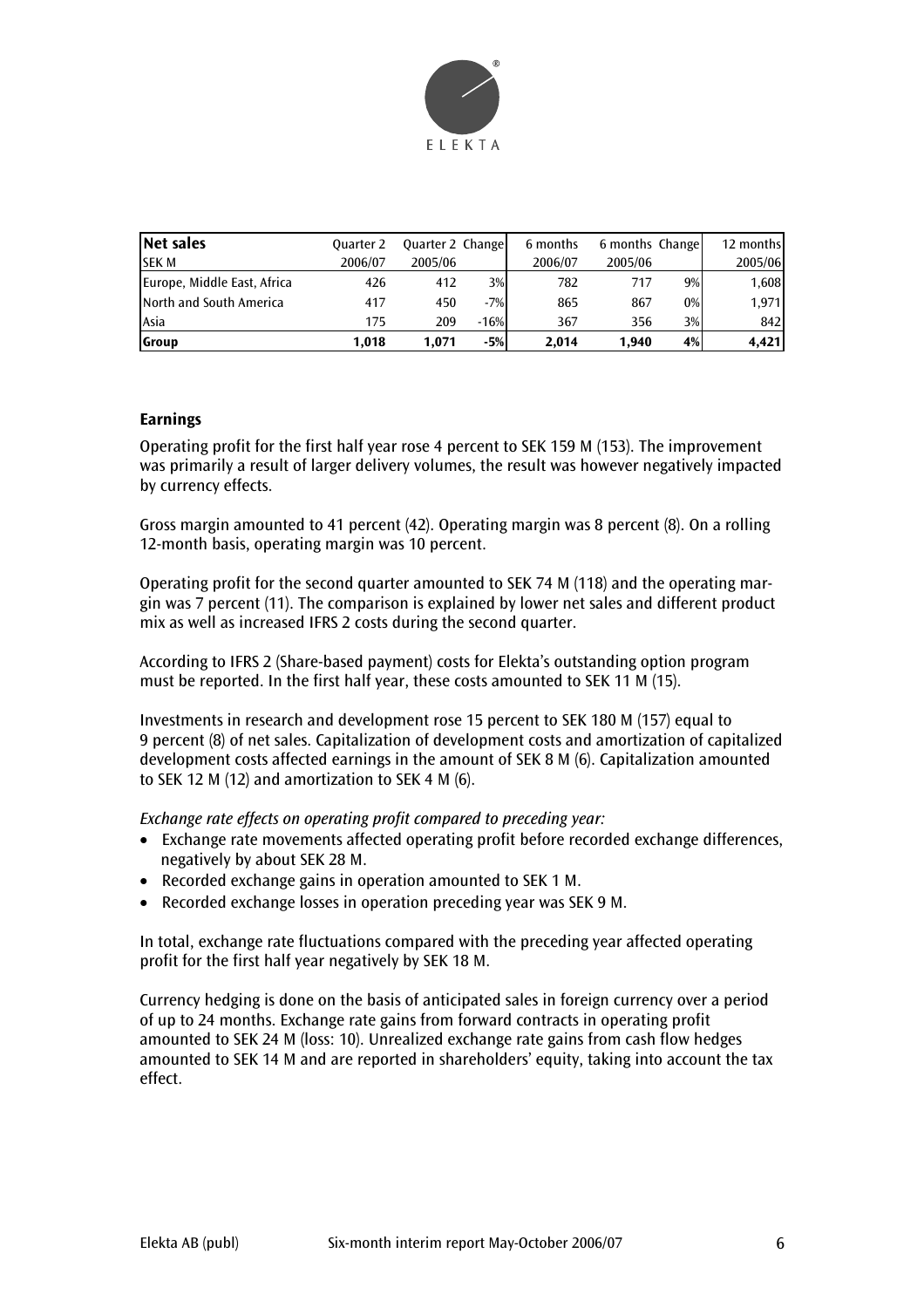



Net financial items amounted to an income of SEK 1 M (loss: 5). Net interest expenses amounted to SEK 10 M (15). Shares in the earnings of associated companies amounted to SEK 10 M (8) and financial exchange rate gains to SEK 1 M (2).

Profit after net financial items rose to SEK 160 M (148). Calculated tax expense was SEK 56 M, or 35 percent. Profit after taxes amounted to SEK 104 M (98).

Earnings per share amounted to SEK 1.11 (1.04) before dilution and SEK 1.11 (1.03) after dilution.

Return on shareholders' equity amounted to 17 percent (13) and return on capital employed was 18 percent (16).

# **Investments and depreciation**

The acquisition of BMEI resulted in an increase in intangible and tangible fixed assets of SEK 173 M. Other investments in intangible and tangible assets amounted to SEK 67 M (90). Amortization of intangible and depreciation of tangible assets amounted to SEK 65 M (82).

# **Liquidity and financial position**

Cash flow from operating activities was negative SEK 151 M (pos. 22) during the period, in principal due to the seasonal build up of working capital. Cash flow after investments was negative SEK 343 M (neg. 51). Acquisition was included with SEK 144 M.

Liquid funds amounted to SEK 412 M compared to SEK 981 M on April 30, 2006. SEK 21 M of bank balances was pledged primarily for commercial guarantees.

Interest-bearing liabilities amounted to SEK 1,052 M compared to SEK 1,091 M on April 30, 2006. Net debt was SEK 640 M compared to SEK 110 M on April 30, 2006.

Net debt/equity ratio was 0.36 and equity/assets ratio was 35 percent.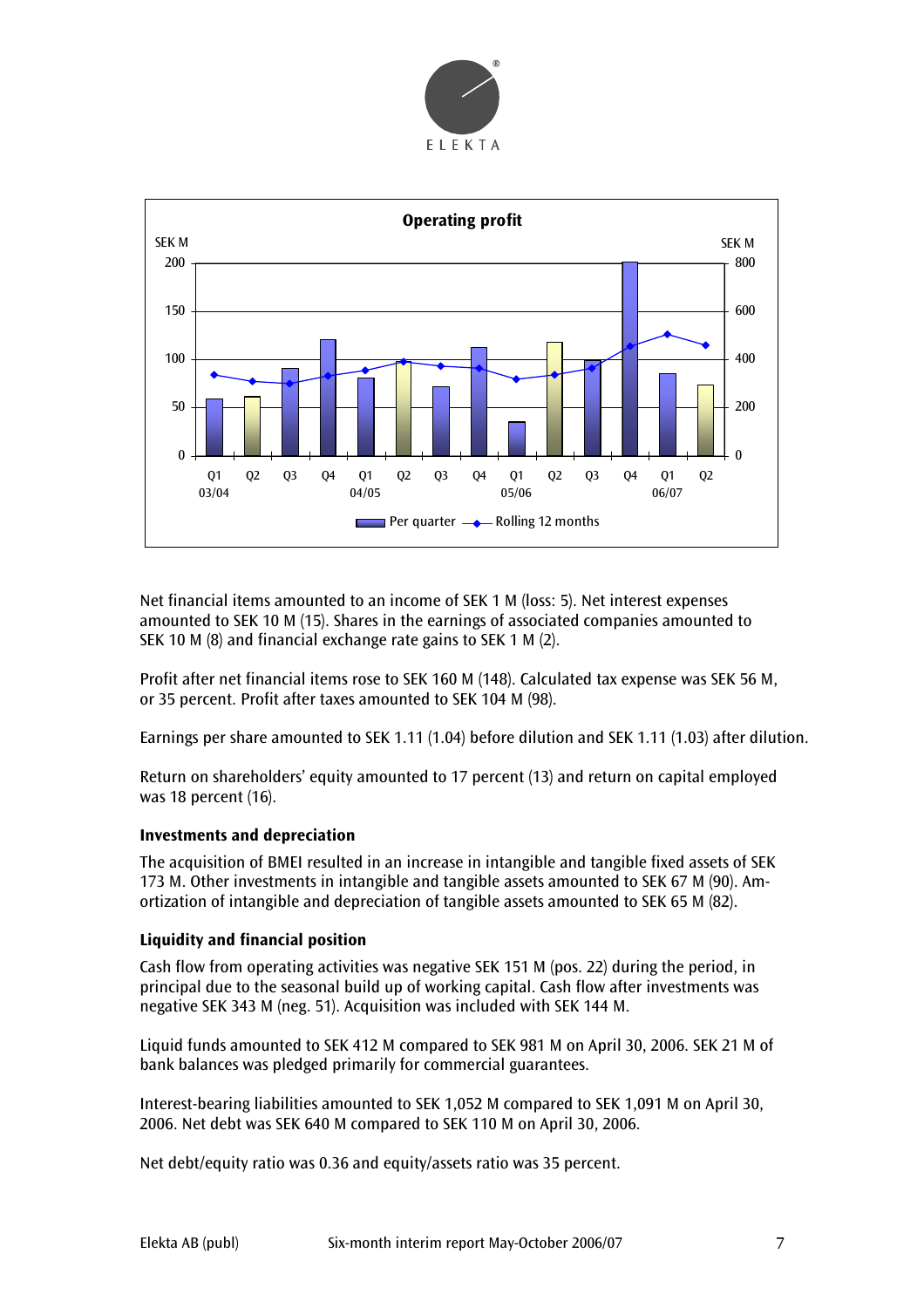

During the first six months 132,777 new Series B shares were subscribed through the exercise of warrants distributed within the framework of the established option program.

Elekta holds 801,700 Series B shares repurchased during June-July, 2006, as part of the change in Elekta's capital structure. The Annual General Meeting has decided that the repurchased shares shall be cancelled and the cancellation process has started.

On November 30, 2006, the total number of shares was 94,514,549.

#### **Employees**

The average number of employees was 1,859 (1,694).

The number of employees on October 31, 2006 totaled 1,970 compared with 1,812 on April 30, 2006. The increase was primarily a result of the acquisition of BMEI.

#### **Parent Company**

The operations of the Parent Company include Group management and Group-wide functions, as well as financial administration. The Parent Company's loss after net financial items amounted to SEK 20 M (loss: 38). The average number of employees was 20 (20).

#### **Acquisition of BMEI**

Elekta's acquisition of 80 percent of the equity of the Chinese provider of radiation therapy equipment, Beijing Medical Equipment Institute (BMEI) and the transformation of the company into a Joint Venture (JV) is finalized, after the business license was granted by the Beijing Administration for Industry and Commerce on August 18. The acquisition value including direct acquisition costs amounted to SEK 149 M.

BMEI has its site in Chang Ping, a suburb north of Beijing, and at time of acquisition had 146 employees.

The initial accounting of the fair values to be assigned to the acquiree's identifiable assets and liabilities has been provisionally established. Intangible assets and goodwill have been valued at SEK 130 M. The intangible assets consist of technology under development and the amortization period is 5 years. Goodwill refers to future synergy effects.

The acquisition enables Elekta to meet the needs of the Chinese and other developing markets for less capital intensive equipment for radiation therapy. Elekta plans to develop the operations of BMEI through investments in research and development, production capacity and infrastructure.

The acquisition is expected to have a negative impact on Elekta's results during 2006/07. The operating loss from date of acquisition to the end of October was SEK 3 M.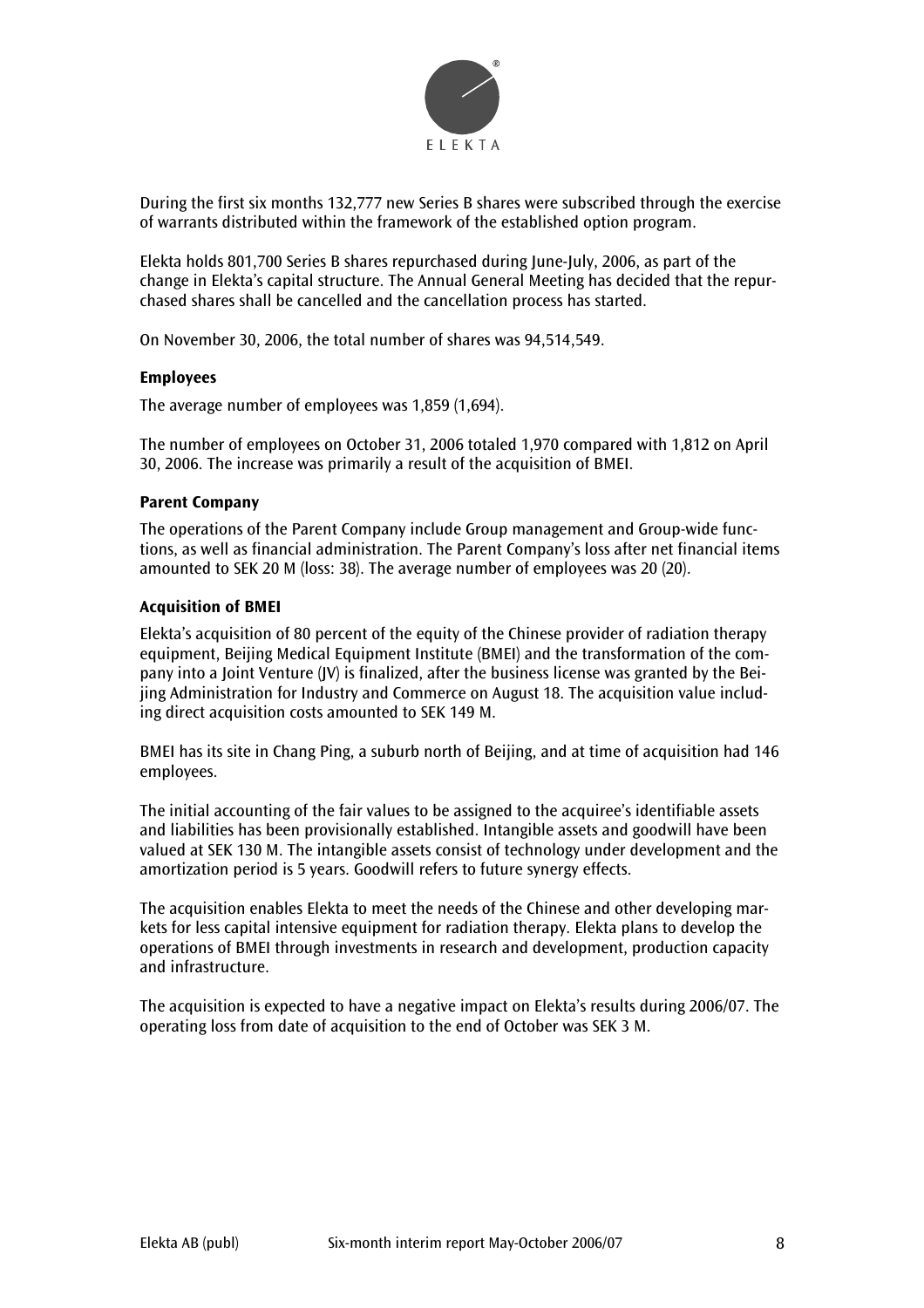

# **Future prospects for fiscal year 2006/07 – remains unchanged**

Demand for Elekta's clinical solutions, products and services are strong, while at the same time, Elekta is operating in a competitive environment. The order backlog remains on a record high level. The product portfolio is today stronger and more competitive than ever before. Elekta's leading position in IGRT together with the newly launched systems for stereotactic radiation therapy and stereotactic radiosurgery is shifting the product mix towards more advanced systems.

The acquisitions carried out during calendar year 2005 – with the intent to become a more comprehensive partner to the healthcare providers throughout the entire treatment process – continues to develop favorably.

• *For fiscal year 2006/07, Elekta expects a sales growth in line with the Group's objective of 10- 15 percent in local currency.* 

Elekta's operations are each year subject to substantial quarterly variations in delivery volumes, directly affecting net sales and profit. For current year, these variations are enhanced by the introduction of new advanced systems.

In 2006/07, Elekta is projecting a significant improvement in operating profit. However, customer preference and ability to accept delivery, entail uncertainties.

For the recently launched Leksell Gamma Knife® Perfexion™, the vast majority of deliveries during the fiscal year are expected to be carried in the fourth quarter. This is expected to result in substantial quarterly variations in net sales and operating margin during 2006/07. Subsequently, more than 50 percent of this year's operating profit is expected to be generated in the company's fourth quarter.

• *Operating margin for full year 2006/07 is expected to be in the range of 11-14 percent, with large quarterly variations.* 

# **Financial information**

The interim report for May-January 2006/07 will be published on March 8, 2007.

Stockholm, December 12, 2006

Elekta AB (publ)

Tomas Puusepp President and CEO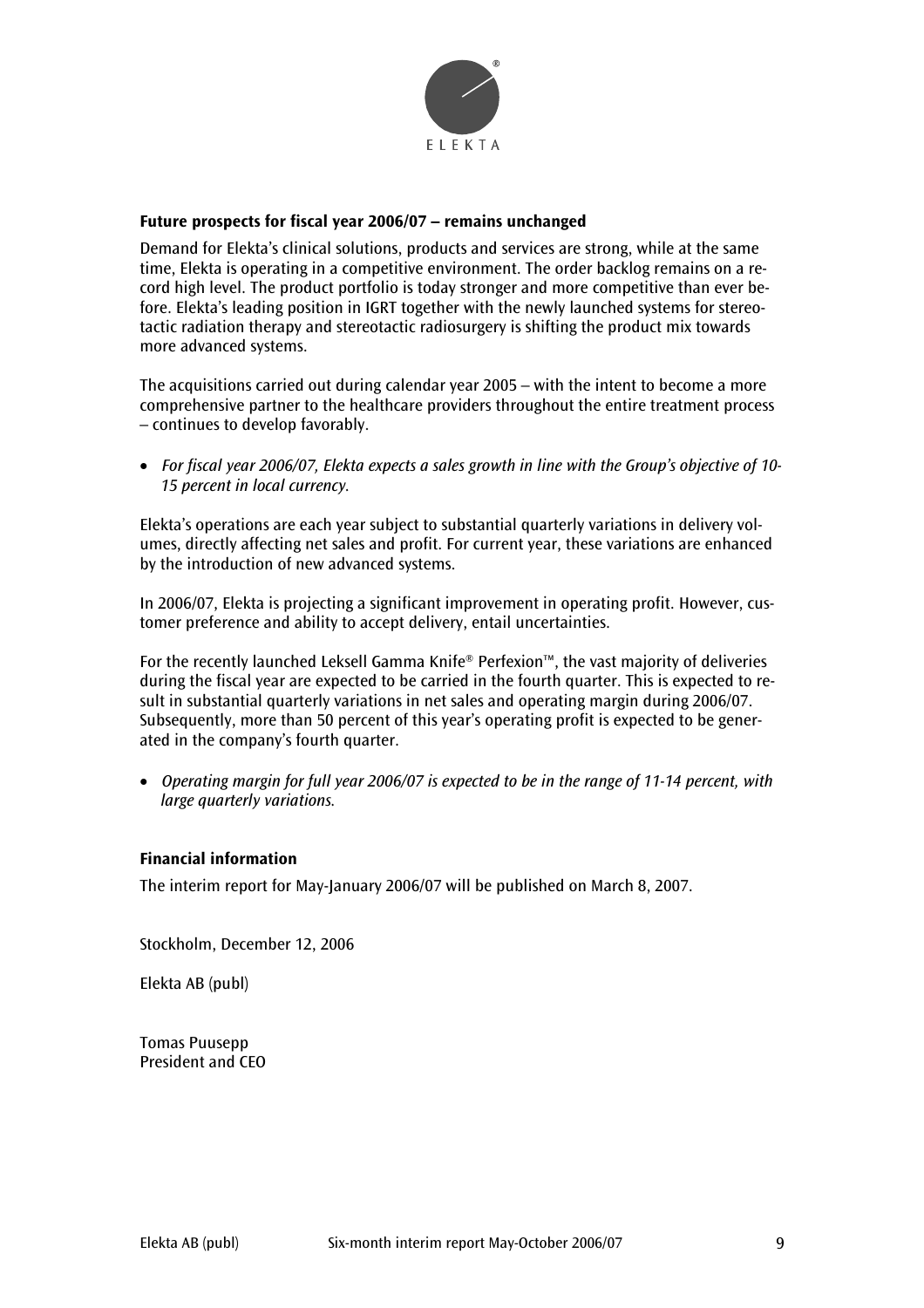

# **Review Report**

Elekta AB (publ), corporate registration number 556170-4015

We have reviewed the interim report for the period May 1 to October 31, 2006, for Elekta AB (publ). The board of Directors and the President are responsible for the preparation and presentation of this interim report in accordance with IAS 34 and the Annual Accounts Act. Our responsibility is to express a conclusion on this interim report based on our review.

We conducted our review in accordance with Standard on Review Engagements 2410, "Review of Interim Financial Information Performed by the Independent Auditor of the Entity" issued by FAR. A review consists of making inquiries, primarily of persons responsible for financial and accounting matters, and applying analytical and other review procedures. A review is substantially less in scope than an audit conducted in accordance with Standards on Auditing in Sweden, RS, and other generally accepted auditing practices.

The procedures performed in a review do not enable us to obtain a level of assurance that would make us aware of all significant matters that might be identified in an audit. Therefore, the conclusion expressed based on a review does not give the same level of assurance as a conclusion expressed based on an audit.

Based on our review, nothing has come to our attention that causes us to believe that the interim report is not, in all material respects, prepared in accordance with IAS 34 and the Annual Accounts Act.

Stockholm, December 12, 2006

Deloitte AB

Lars Svantemark Authorized Public Accountant

# **For further information, please contact:**

Peter Ejemyr, Group Vice President Corporate Communications, Elekta AB (publ) Tel: +46 733-611 000 (mobile), e-mail: peter.ejemyr@elekta.com

For more information on Elekta, please visit www.elekta.com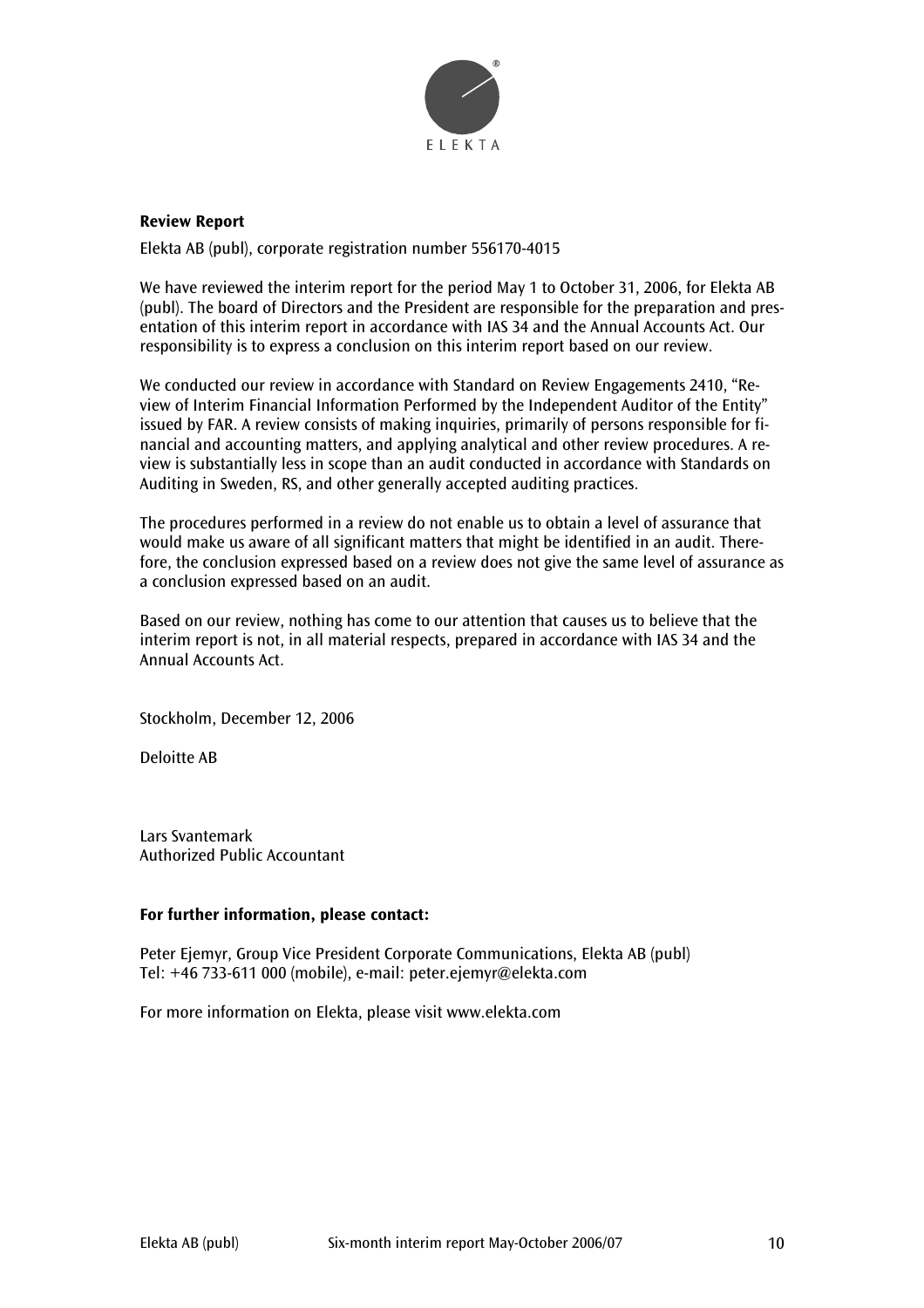

# **Teleconference**

In connection with this report, a teleconference will be held on December 12, at 3 p.m, Swedish time (GMT+1).

Call-in numbers:

| Stockholm: | +46 (0)8 5052 0110   |
|------------|----------------------|
| UK:        | +44 (0)20 7162 0025  |
| US:        | +1 334 323 6201      |
| Paris:     | +33 (0)1 7099 3208   |
| Frankfurt: | +49 (0)695 8999 0507 |
| Amsterdam: | +31 (0)20 7965 008   |
| Genève:    | +41 (0)2 2592 7007   |

(Please note: for Local Connect dial-in numbers – you might have to dial the area code to enter the conference.)

Please connect to the conference call five minutes prior to the scheduled time. Participants will be placed in a "waiting room" until the operator declares the meeting opened.

The teleconference will be available on instant replay for 7 days. To obtain the service, please dial: Sweden: +46 8 50 520 333, UK (Europe): +44 (0) 20 7031 4064, USA: +1 954 334 0342. Access code: 729407

The teleconference on December 12 will also be available live over Internet (audio only). Follow the link from http://www.elekta.com/investors or use the direct link http://events.webeventservices.com/elekta/2006/12/12

# **Accounting principles**

This interim report has been prepared in accordance with IAS 34 Interim Financial Reporting and the Swedish Financial Accounting Standards Council's recommendation RR 31 Interim Reporting for Groups and, with regard to the Parent Company, RR 32 Accounting for legal entities. Applied accounting principles and calculation methods are in accordance with the Annual Report for 2005/06.

| <b>Exchange rates</b> |          | Average rate |                 | <b>Closing rate</b> |         |                 |       |
|-----------------------|----------|--------------|-----------------|---------------------|---------|-----------------|-------|
|                       |          | May-Oct.     | May-Oct. Change |                     | Oct. 31 | Apr. 30, Change |       |
| Country               | Currency | 2006/07      | 2005/06         |                     | 2006    | 2006            |       |
| Euro                  | 1 EUR    | 9.253        | 9.331           | $-1%$               | 9.225   | 9.299           | $-1%$ |
| <b>Great Britain</b>  | 1 GBP    | 13.598       | 13.704          | $-1%$               | 13.813  | 13.363          | 3%    |
| Japan                 | 100 JPY  | 6.300        | 6.891           | $-9%$               | 6.180   | 6.485           | $-5%$ |
| <b>United States</b>  | 1 USDI   | 7.278        | 7.624           | $-5%$               | 7.270   | 7.413           | $-2%$ |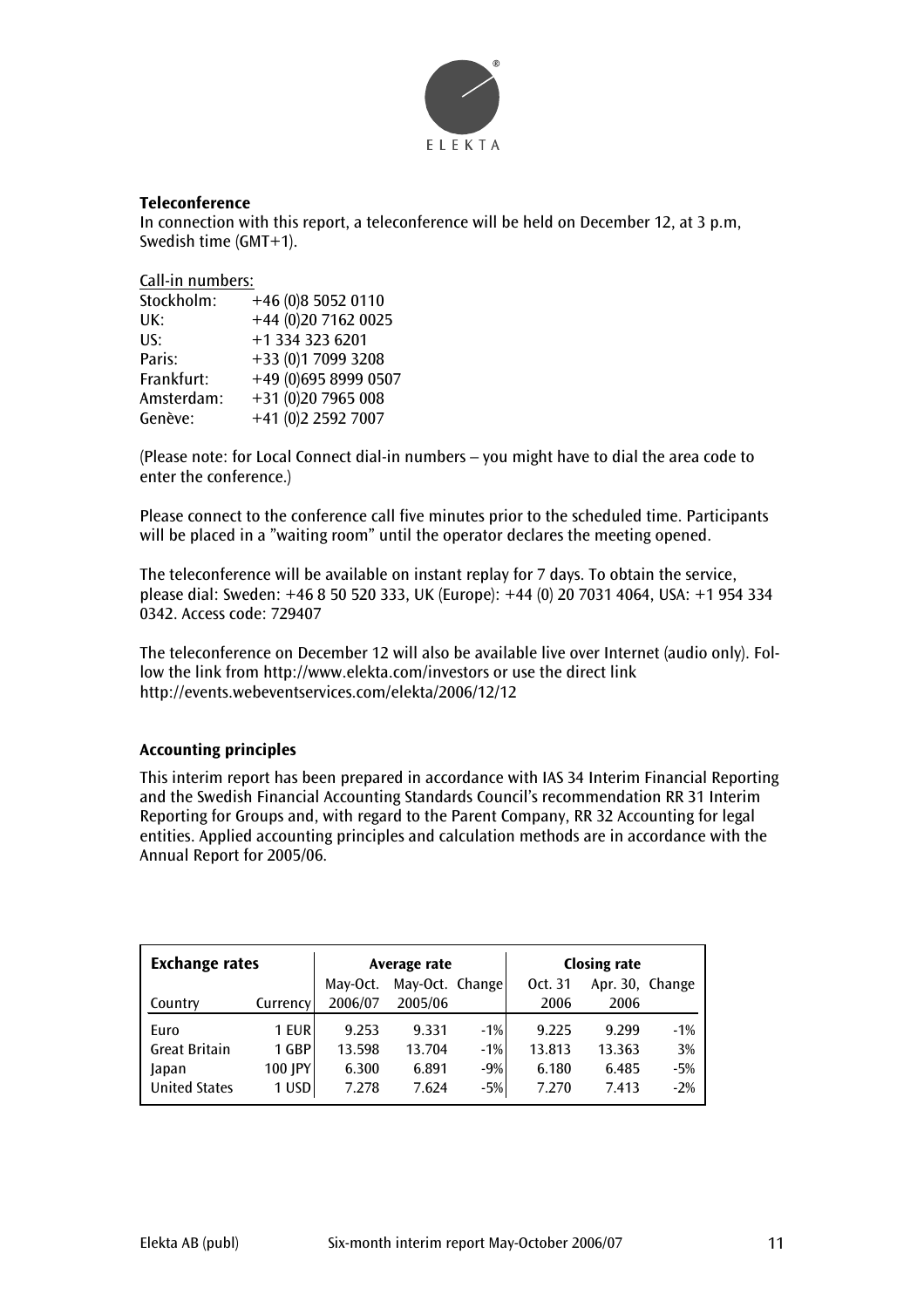

#### **INCOME STATEMENT**

|                                     | 3 months               | 3 months               | 6 months              | 6 months              | 12 months            | 12 months             |
|-------------------------------------|------------------------|------------------------|-----------------------|-----------------------|----------------------|-----------------------|
| <b>SEK M</b>                        | Aug. - Oct.<br>2006/07 | Aug. - Oct.<br>2005/06 | May - Oct.<br>2006/07 | May - Oct.<br>2005/06 | Nov.-Oct.<br>2005/06 | May - Apr.<br>2005/06 |
|                                     |                        |                        |                       |                       |                      |                       |
| Net sales                           | 1,018<br>-599          | 1,071<br>$-610$        | 2,014                 | 1,940                 | 4,495<br>$-2,629$    | 4,421                 |
| Cost of products sold               |                        |                        | $-1,179$              | $-1,129$              |                      | $-2,579$              |
| Gross income                        | 419                    | 461                    | 835                   | 811                   | 1,866                | 1,842                 |
| Selling expenses                    | $-147$                 | $-165$                 | $-291$                | $-311$                | $-620$               | $-640$                |
| Administrative expenses             | $-109$                 | $-93$                  | $-214$                | $-187$                | $-424$               | $-397$                |
| R&D expenses                        | $-92$                  | $-73$                  | $-172$                | $-151$                | $-338$               | $-317$                |
| Exchange differences in operation   | 3                      | $-12$                  | 1                     | $-9$                  | $-25$                | $-35$                 |
| <b>Operating profit</b>             | 74                     | 118                    | 159                   | 153                   | 459                  | 453                   |
| Result from participations          |                        |                        |                       |                       |                      |                       |
| in associated companies             | 5                      | 4                      | 10                    | 8                     | 17                   | 15                    |
| Interest income                     | 11                     | 5                      | 24                    | 7                     | 45                   | 28                    |
| Interest expenses                   | $-17$                  | $-14$                  | $-34$                 | $-22$                 | $-71$                | $-59$                 |
| Financial exchange differences      | $-1$                   | 5                      | $\mathbf{1}$          | 2                     | 6                    | $\overline{7}$        |
| <b>Income after financial items</b> | 72                     | 118                    | 160                   | 148                   | 456                  | 444                   |
| <b>Taxes</b>                        | $-28$                  | $-40$                  | $-56$                 | $-50$                 | $-146$               | $-140$                |
| Net income                          | 44                     | 78                     | 104                   | 98                    | 310                  | 304                   |
| Attributable to                     |                        |                        |                       |                       |                      |                       |
| <b>Parent Company shareholders</b>  | 44                     | 78                     | 104                   | 98                    | 310                  | 304                   |
| Earnings per share before dilution  | 0.47                   | 0.83                   | 1.11                  | 1.04                  | 3.30                 | 3.23                  |
| Earnings per share after dilution   | 0.48                   | 0.82                   | 1.11                  | 1.03                  | 3.29                 | 3.21                  |
|                                     |                        |                        |                       |                       |                      |                       |
| <b>CASH FLOW</b>                    |                        |                        |                       |                       |                      |                       |
| Operating cash flow                 | 60                     | 97                     | 132                   | 162                   | 427                  | 457                   |
| Change in working capital           | $-99$                  | 55                     | $-283$                | $-140$                | $-102$               | 41                    |
| Cash flow from operating activities | $-39$                  | 152                    | $-151$                | 22                    | 325                  | 498                   |
| Investments and disposals           | $-162$                 | $-50$                  | $-192$                | $-73$                 | $-459$               | -340                  |
| Cash flow after investments         | $-201$                 | 102                    | $-343$                | $-51$                 | $-134$               | 158                   |
| <b>External financing</b>           | $-78$                  | 231                    | $-225$                | 75                    | $-233$               | 67                    |
| Change in liquid funds              | $-283$                 | 382                    | $-569$                | 51                    | $-383$               | 237                   |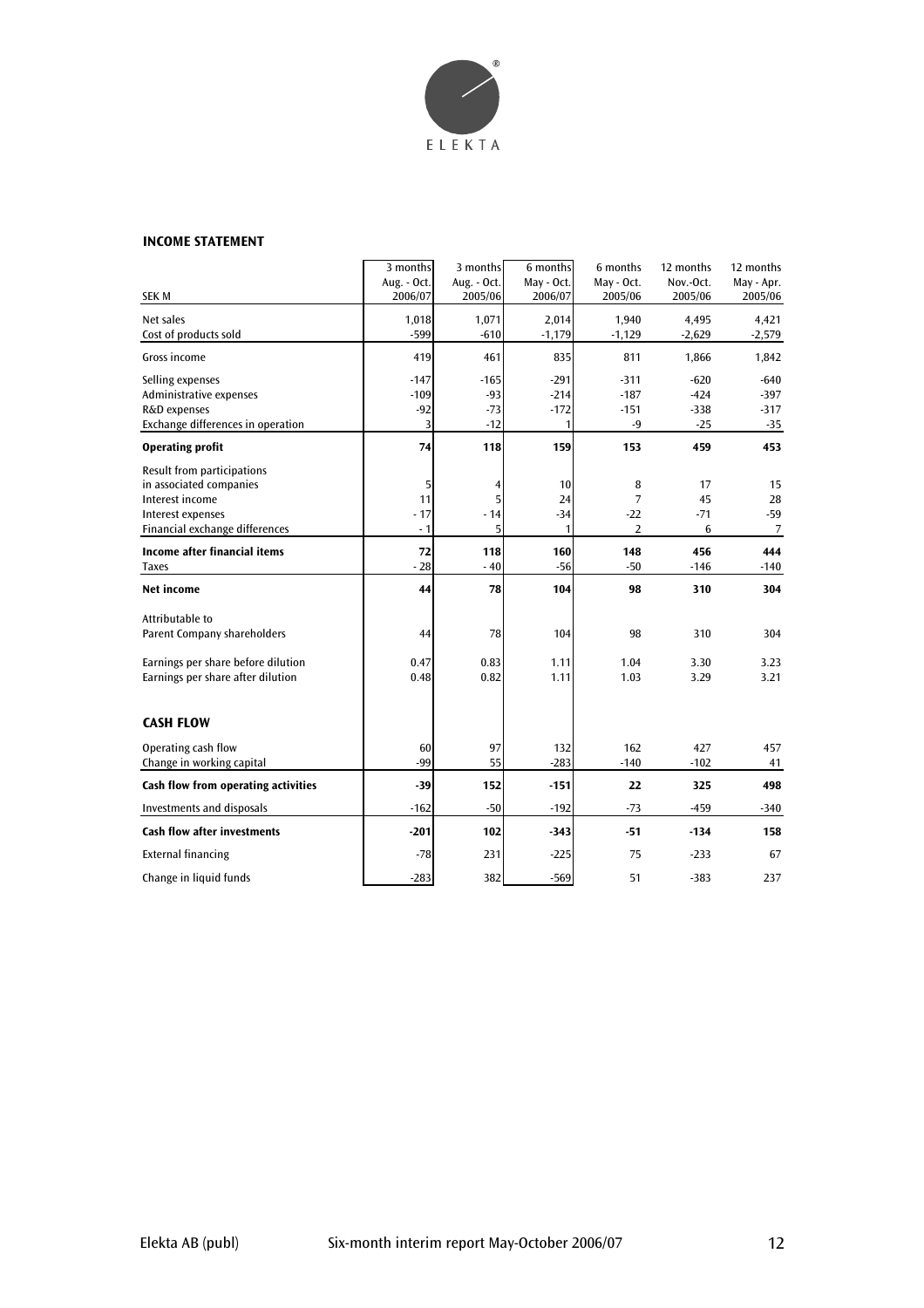

#### **BALANCE SHEET**

|                                        | Oct. 31, | Oct. 31, | April 30, |
|----------------------------------------|----------|----------|-----------|
| <b>SEK M</b>                           | 2006     | 2005     | 2006      |
| Intangible assets                      | 2,298    | 2,079    | 2,182     |
| Tangible fixed assets                  | 266      | 222      | 230       |
| <b>Financial fixed assets</b>          | 29       | 28       | 26        |
| Inventories                            | 439      | 448      | 364       |
| Receivables                            | 1,697    | 1,498    | 1,501     |
| Liquid assets                          | 412      | 795      | 981       |
| <b>Total assets</b>                    | 5,141    | 5,070    | 5,284     |
| Shareholders' equity                   | 1,798    | 1,718    | 1,868     |
| <b>Provisions</b>                      | 333      | 346      | 322       |
| Interest-bearing liabilities           | 1,052    | 1,192    | 1,091     |
| Interest-free liabilities              | 1,958    | 1,814    | 2,003     |
| Total shareholders' equity, provisions |          |          |           |
| and liabilities                        | 5,141    | 5,070    | 5,284     |
| Assets pledged                         | 21       | 34       | 35        |
| <b>Contingent liabilities</b>          | 120      | 168      | 127       |

# **CHANGES IN SHAREHOLDERS' EQUITY**

| <b>SEK M</b>                           | Oct. 31,<br>2006 | Oct. 31,<br>2005 | April 30,<br>2006 |
|----------------------------------------|------------------|------------------|-------------------|
| Opening balance                        | 1,868            | 1.694            | 1,694             |
| Changed accounting principle           |                  | 11               | 11                |
| <b>IFRS 2 cost and deferred tax</b>    |                  | 17               | 25                |
| IAS 39 unrealized cash flow hedges     |                  | $-26$            | $-3$              |
| <b>Translation differences</b>         | -5               | 124              | 25                |
| Net income                             | 104              | 98               | 304               |
| Option premiums and warrants exercised | 8                | 7                | 19                |
| Repurchase of shares                   | $-100$           |                  |                   |
| <b>Dividend</b>                        | $-94$            | $-207$           | $-207$            |
| Minority's capital contribution        |                  |                  |                   |
| Closing balance                        | 1,798            | 1,718            | 1,868             |